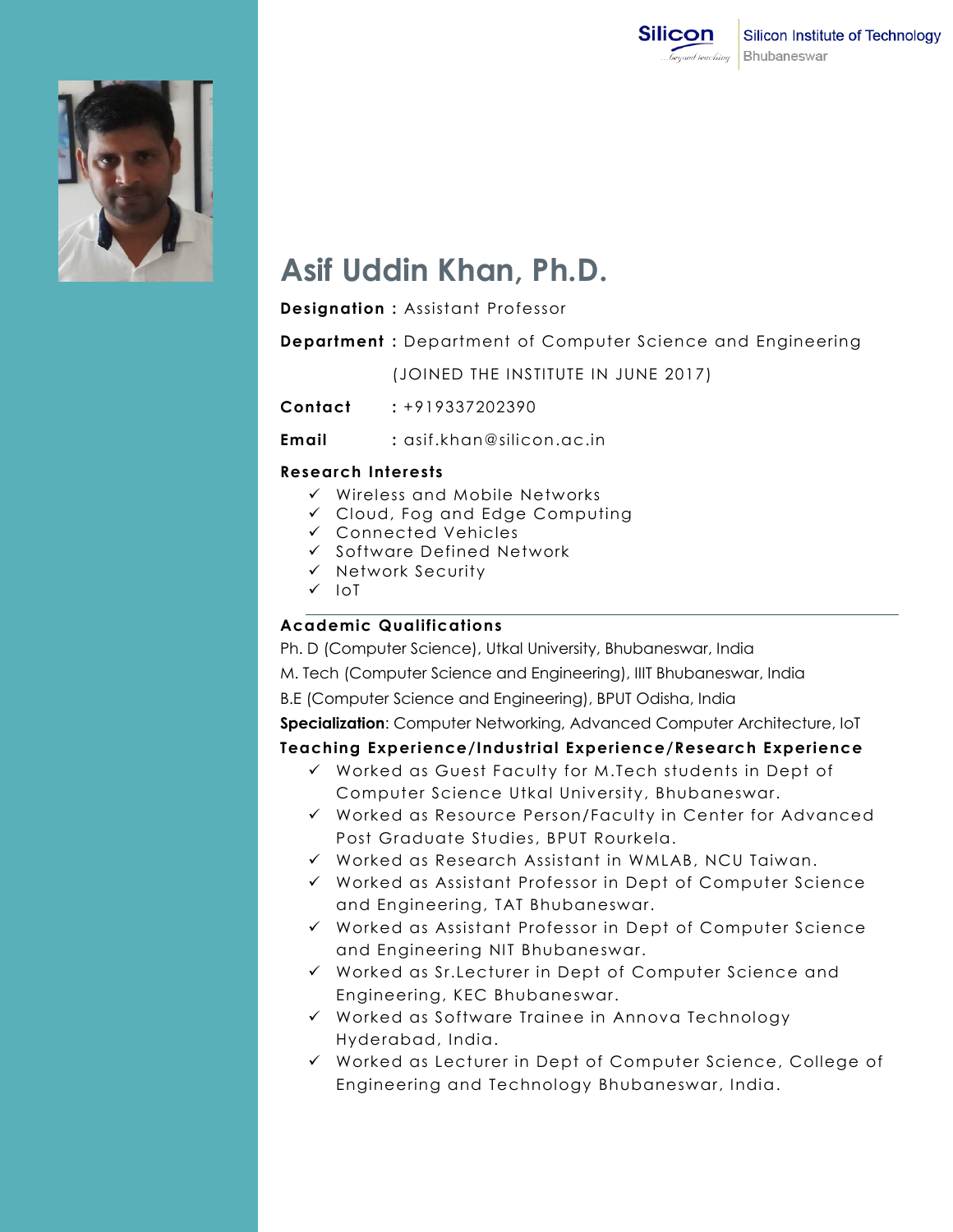### **JOURNALS & CONFERENCES**

- [1]. Laxminath Tripathy,**Asif uddin Khan**, "FTTCR: A New Interconnection Architecture for Parallel Systems", "Intelligent and Cloud Computing Smart Innovation Systems and Technologies', vol 153. Springer, Singapore. https://doi.org/10.1007/978-981-15-6202-0\_49
- [2]. Santosh Kumar Sahoo, **Asif Uddin Khan**, Ajit Kumar Nayak, "Efficient Task and Data Scheduling Policy for Vehicular Fog Computing Based on Link Weight", International Journal of Recent Technology and Engineering (IJRTE) ISSN: 2277-3878, Volume-8 Issue-4, November 2019.
- [3]. **Asif Uddin Khan**, Bikram Kesari Ratha "A Secure Framework for Detecting and Preventing Grayhole Attack (SFAODV)", International Journal of Engineering Trends and Technology (IJETT), V43(5), 259-267 January 2017.ISSN:2231-5381,(DOI :10.14445/22315381/IJETT-V43P244).
- [4]. **Asif Uddin khan**,Bikram kesari Ratha "A Secure Strong Designated Verifier Signature Scheme " International Journal of Network Security, Vol.19, No.4, PP.599-604, July 2017, (DOI: 10.6633/IJNS.201707.19(4).13).
- [5]. **Asif Uddin Khan**, Bikram Kesari Ratha and Srikant Mohanty."A timestampbased strong designated verifier signature scheme for next-generation network security services." *Advances in Computer and Computational Sciences*. Springer, Singapore, 2017. 311-320.
- [6]. **Asif uddin khan**, Bikram kesari Ratha " Business Data Extraction from Social Networking" 3rd IEEE International Conference on Recent Advances In Information Technology (RAIT)3rd - 5th March'16 | Dhanbad, INDIA.
- [7]. **Asif uddin khan**, Bikram kesari Ratha " Time Series Prediction QOS Routing in Software Defined Vehicular Adhoc Network", IEEE International conference on man and machine interface, MAMI-2015 Dec 17-19.
- [8]. **Asif Uddin khan**, Priyabrata sahoo, Soumendra Pattnaik, Motichand Sahoo, "A Secure Strong Designated Verifier Signature Scheme Using Elliptic Curve Cryptographic Authentication" published in Journal of IMS Group Volume no-1 January June 2013, pp.121-126, ISSN NO-0973-824X
- [9]. Binayak Kar, **Asif Uddin Khan**, LaxminathTripathy, PriyabrataSahoo and Raj Kumar Parida. "Ecc Based Self Proxy Signature Scheme", International Workshop on Future Communication and Networking